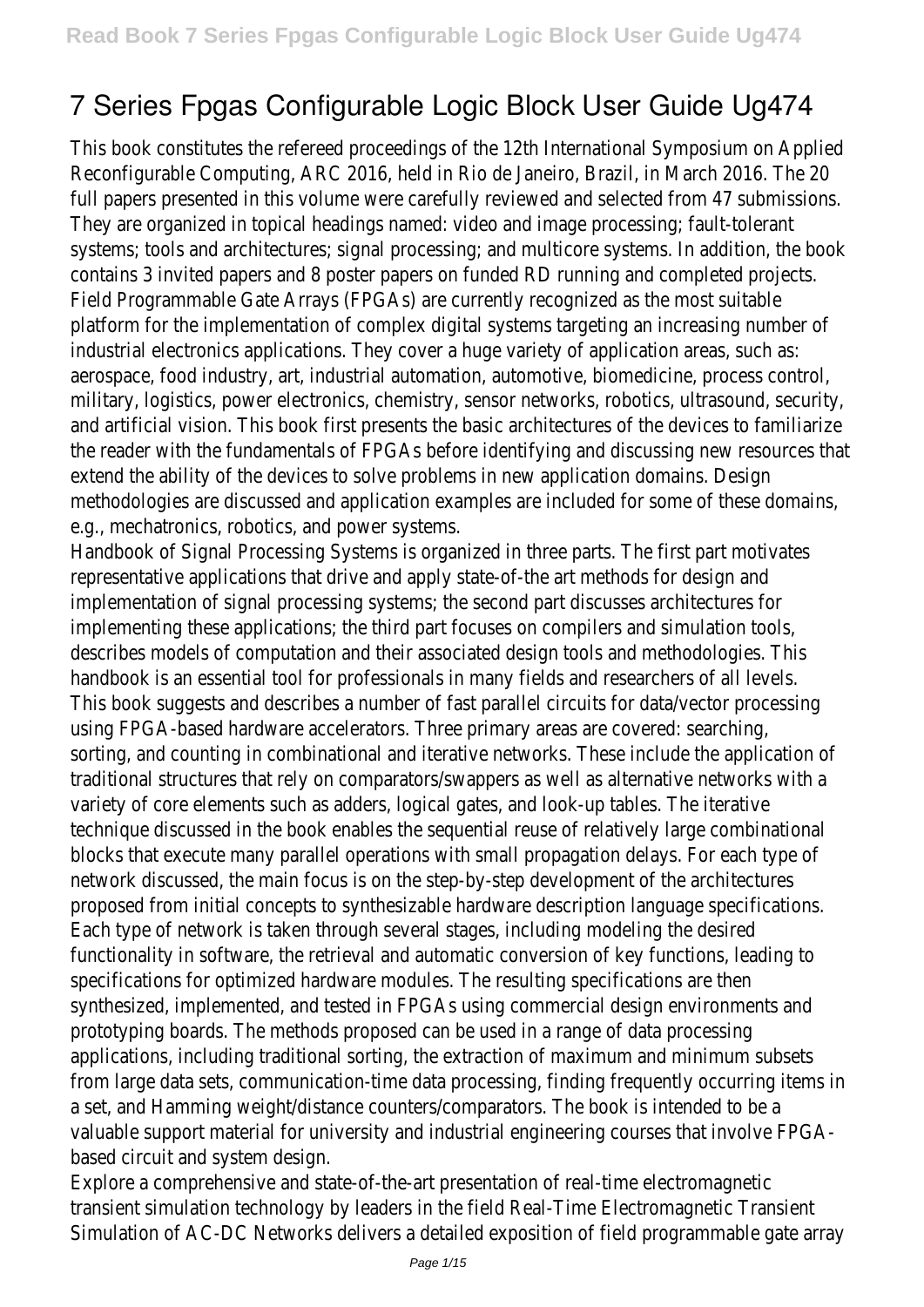(FPGA) hardware based real-time electromagnetic transient (EMT) emulation for all fundamental equipment used in AC-DC power grids. The book focuses specifically on detailed device-level models for their hardware realization in a massively parallel and deeply pipelined manner as well as decomposition techniques for emulating large systems. Each chapter contains fundamental concepts, apparatus models, solution algorithms, and hardware emulation to assist the reader in understanding the material contained within. Case studies are peppered throughout the book, ranging from small didactic test circuits to realistically sized large-scale AC-DC grids. The book also provides introductions to FPGA and hardware-in-the-loop (HIL) emulation procedures, and large-scale networks constructed by the foundational components described in earlier chapters. With a strong focus on high-voltage direct-current powe transmission grid applications, Real-Time Electromagnetic Transient Simulation of AC-DC Networks covers both system-level and device-level mathematical models. Readers will also enjoy the inclusion of: A thorough introduction to field programmable gate array technology, including the evolution of FPGAs, technology trends, hardware architectures, and programming tools An exploration of classical power system components, e.g., linear and nonlinear passive power system components, transmission lines, power transformers, rotating machines, and protective relays A comprehensive discussion of power semiconductor switches and converters i.e., AC-DC and DC-DC converters, and specific power electronic apparatus such as DC circuit breakers An examination of decomposition techniques used at the equipment-level as well as the large-scale system-level for real-time EMT emulation of AC-DC networks Chapters that ar supported by simulation results from well-defined test cases and the corresponding system parameters are provided in the Appendix Perfect for graduate students and professional engineers studying or working in electrical power engineering, Real-Time Electromagnetic Transient Simulation of AC-DC Networks will also earn a place in the libraries of simulation specialists, senior modeling and simulation engineers, planning and design engineers, and system studies engineers.

Applied Informatics and Cybernetics in Intelligent Systems

Architectures and Applications

FPGAs and Parallel Architectures for Aerospace Applications

Three-Dimensional Design Methodologies for Tree-based FPGA Architecture

Digital Phase Lock Loops

Embedded Systems Design with FPGAs

Parallel and Distributed Processing

This book constitutes the proceedings of the 14th International Conference on Applied Reconfigurable Computing, ARC 2018, held in Santorini, Greece, in May 2018. The 29 full papers and 22 short presented in this volume were carefully reviewed and selected from 78 submissions. In addition, the volume contains 9 contributions from research projects. The papers were organized in topical sections named: machine learning and neural networks; FPGA-based design and CGRA optimizations; applications and surveys; fault-tolerance, security and communication architectures; reconfigurable and adaptive architectures; design methods and fast prototyping; FPGA-based design and applications; and special session: research projects.

This book gathers the refereed proceedings of the Applied Informatics and Cybernetics in Intelligent Systems Section of the 9th Computer Science On-line Conference 2020 (CSOC 2020), held on-line in April 2020. Modern cybernetics and computer engineering in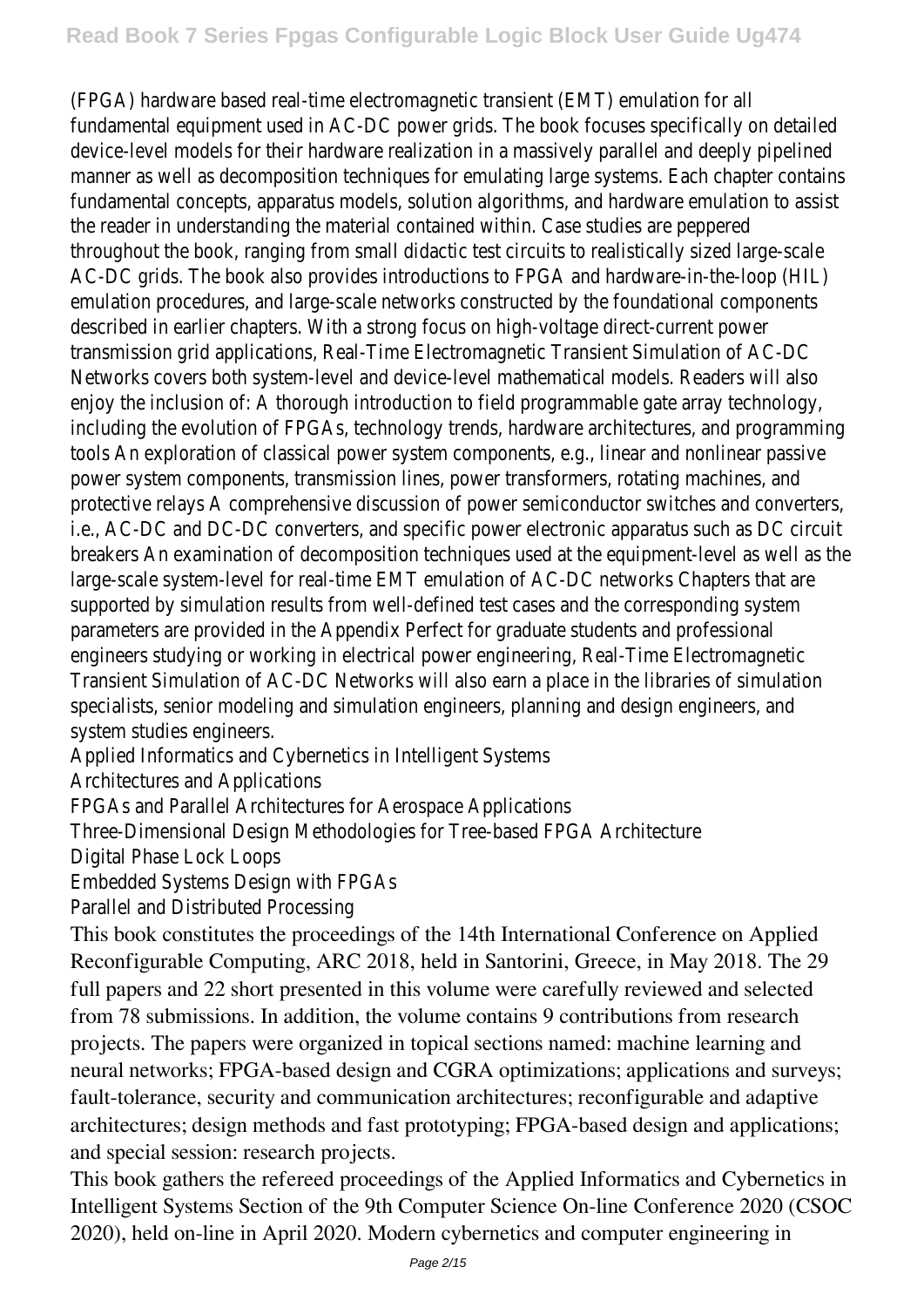connection with intelligent systems are an essential aspect of ongoing research. This book addresses these topics, together with automation and control theory, cybernetic applications, and the latest research trends.

This book introduces the concepts of soft errors in FPGAs, as well as the motivation for using commercial, off-the-shelf (COTS) FPGAs in mission-critical and remote applications, such as aerospace. The authors describe the effects of radiation in FPGAs, present a large set of soft-error mitigation techniques that can be applied in these circuits, as well as methods for qualifying these circuits under radiation. Coverage includes radiation effects in FPGAs, fault-tolerant techniques for FPGAs, use of COTS FPGAs in aerospace applications, experimental data of FPGAs under radiation, FPGA embedded processors under radiation and fault injection in FPGAs. Since dedicated parallel processing architectures such as GPUs have become more desirable in aerospace applications due to high computational power, GPU analysis under radiation is also discussed.

This book focuses on the development of 3D design and implementation methodologies for Tree-based FPGA architecture. It also stresses the needs for new and augmented 3D CAD tools to support designs such as, the design for 3D, to manufacture high performance 3D integrated circuits and reconfigurable FPGA-based systems. This book was written as a text that covers the foundations of 3D integrated system design and FPGA architecture design. It was written for the use in an elective or core course at the graduate level in field of Electrical Engineering, Computer Engineering and Doctoral Research programs. No previous background on 3D integration is required, nevertheless fundamental understanding of 2D CMOS VLSI design is required. It is assumed that reader has taken the core curriculum in Electrical Engineering or Computer Engineering, with courses like CMOS VLSI design, Digital System Design and Microelectronics Circuits being the most important. It is accessible for self-study by both senior students and professionals alike.

This book constitutes the refereed proceedings of the 13th International Conference on Unconventional Computation and Natural Computation, UCNC 2014, held in London, ON, Canada, in July 2014. The 31 revised full papers were carefully reviewed and selected from 79 submissions. The papers cover a wide range of topics including among others molecular, quantum, optical and chaos computing as well as neural computation, evolutionary computation, swarm intelligence and computational neuroscience. Design Methodologies and Tools for 5G Network Development and Application Self Aware Security for Real Time Task Schedules in Reconfigurable Hardware Platforms Membrane Computing Models: Implementations

11th [i.e. 11] IPPS/SPDP'99 Workshops Held in Conjunction with the 13th International Parallel Processing Symposium and 10th Symposium on Parallel and Distributed Processing, San Juan, Puerto Rico, USA, April 12-16, 1999 : Proceedings IC4S 2020

11th EAI international Conference, ChinaCom 2016 Chongqing, China, September 24-26, 2016, Proceedings, Part II

Synthesis and Optimization of FPGA-Based Systems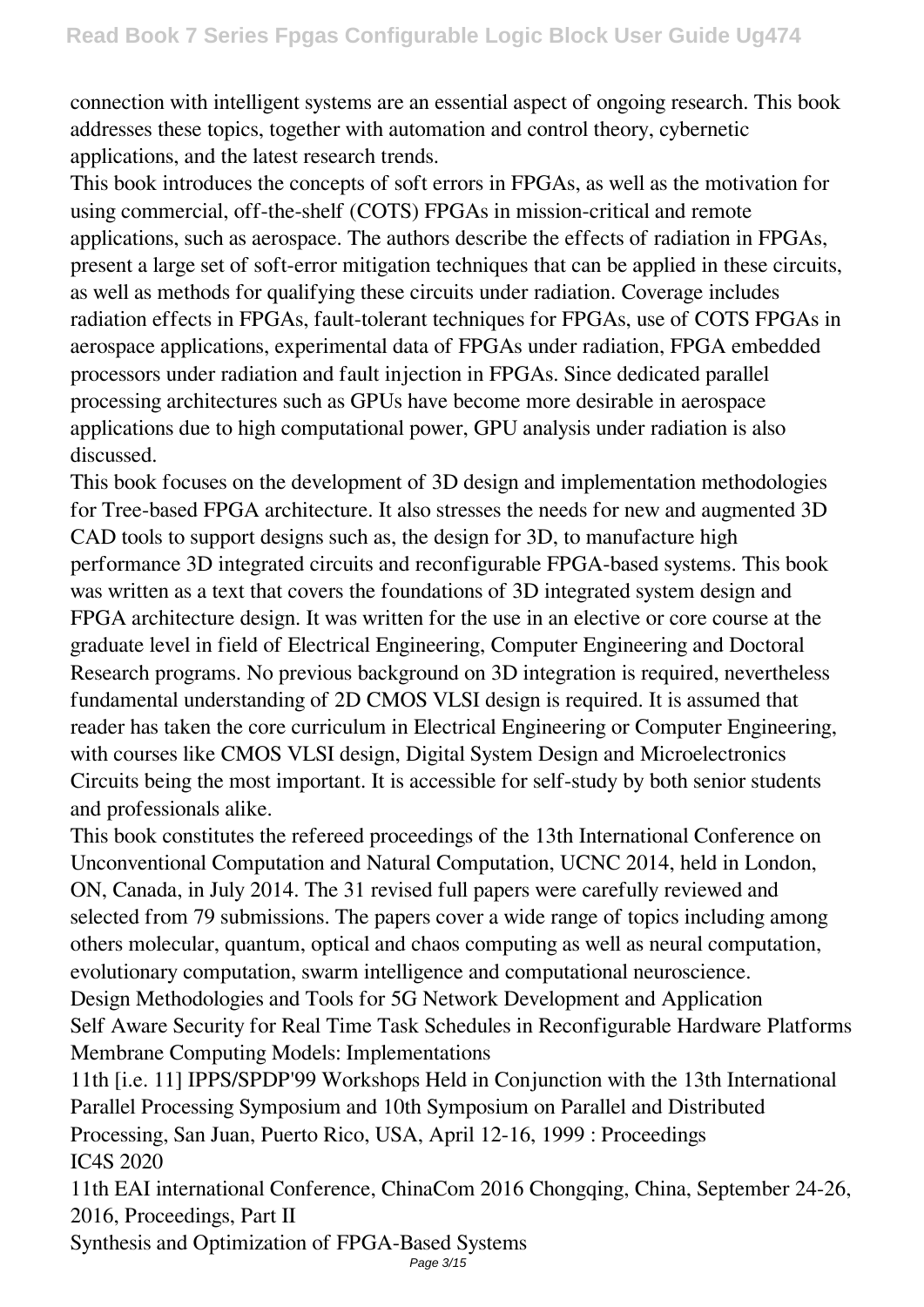FPGA Prototyping by VHDL ExamplesXilinx MicroBlaze MCS SoCJohn Wiley & So This book describes the optimized implementations of several arithmetic datapat controlpath and pseudorandom sequence generator circuits for realization of higher performance arithmetic circuits targeted towards a specific family of the high-end Fie Programmable Gate Arrays (FPGAs). It explores regular, modular, cascadable and b sliced architectures of these circuits, by directly instantiating the target FPGA-speci primitives in the HDL. Every proposed architecture is justified with detailed mathematical analyses. Simultaneously, constrained placement of the circuit building blocks is performed, by placing the logically related hardware primitives in clo proximity to one another by supplying relevant placement constraints in the Xilin proprietary "User Constraints File". The book covers the implementation of a GUI-bas CAD tool named FlexiCore integrated with the Xilinx Integrated Software Environme (ISE) for design automation of platform-specific high-performance arithmetic circui from user-level specifications. This tool has been used to implement the propos circuits, as well as hardware implementations of integer arithmetic algorithms whe several of the proposed circuits are used as building blocks. Implementation result demonstrate higher performance and superior operand-width scalability for t proposed circuits, with respect to implementations derived through other existing approaches. This book will prove useful to researchers, students and professional engaged in the domain of FPGA circuit optimization and implementatic This work covers field programmable gate array (FPGA)-specific optimizations circuits computing the multiplication of a variable by several constants, commor denoted as multiple constant multiplication (MCM). These optimizations focus on Id resource usage but high performance. They comprise the use of fast carry-chains adder-based constant multiplications including ternary (3-input) adders as well as t integration of look-up table-based constant multipliers and embedded multipliers to g the optimal mapping to modern FPGAs. The proposed methods can be used for the efficient implementation of digital filters, discrete transforms and many other circuits the domain of digital signal processing, communication and image processing. This book constitutes the proceedings of the 15th International Symposium on Appli Reconfigurable Computing, ARC 2019, held in Darmstadt, Germany, in April 2019. T 20 full papers and 7 short papers presented in this volume were carefully reviewed a selected from 52 submissions. In addition, the volume contains 1 invited paper. The papers were organized in topical sections named: Applications; partial reconfiguration and security; image/video processing; high-level synthesis; CGRAs and vect processing; architectures; design frameworks and methodology; convolutional neural networks.

A hands-on introduction to FPGA prototyping and SoC design This Second Edition the popular book follows the same "learning-by-doing" approach to teach the fundamentals and practices of VHDL synthesis and FPGA prototyping. It uses coherent series of examples to demonstrate the process to develop sophisticate digital circuits and IP (intellectual property) cores, integrate them into an SoC (system on a chip) framework, realize the system on an FPGA prototyping board, and verify to hardware and software operation. The examples start with simple gate-level circuit progress gradually through the RT (register transfer) level modules, and lead to functional embedded system with custom I/O peripherals and hardware accelerators. Although it is an introductory text, the examples are developed in a rigorous mann and the derivations follow strict design guidelines and coding practices used for large complex digital systems. The new edition is completely updated. It presents the hardware design in the SoC context and introduces the hardware-software co-desi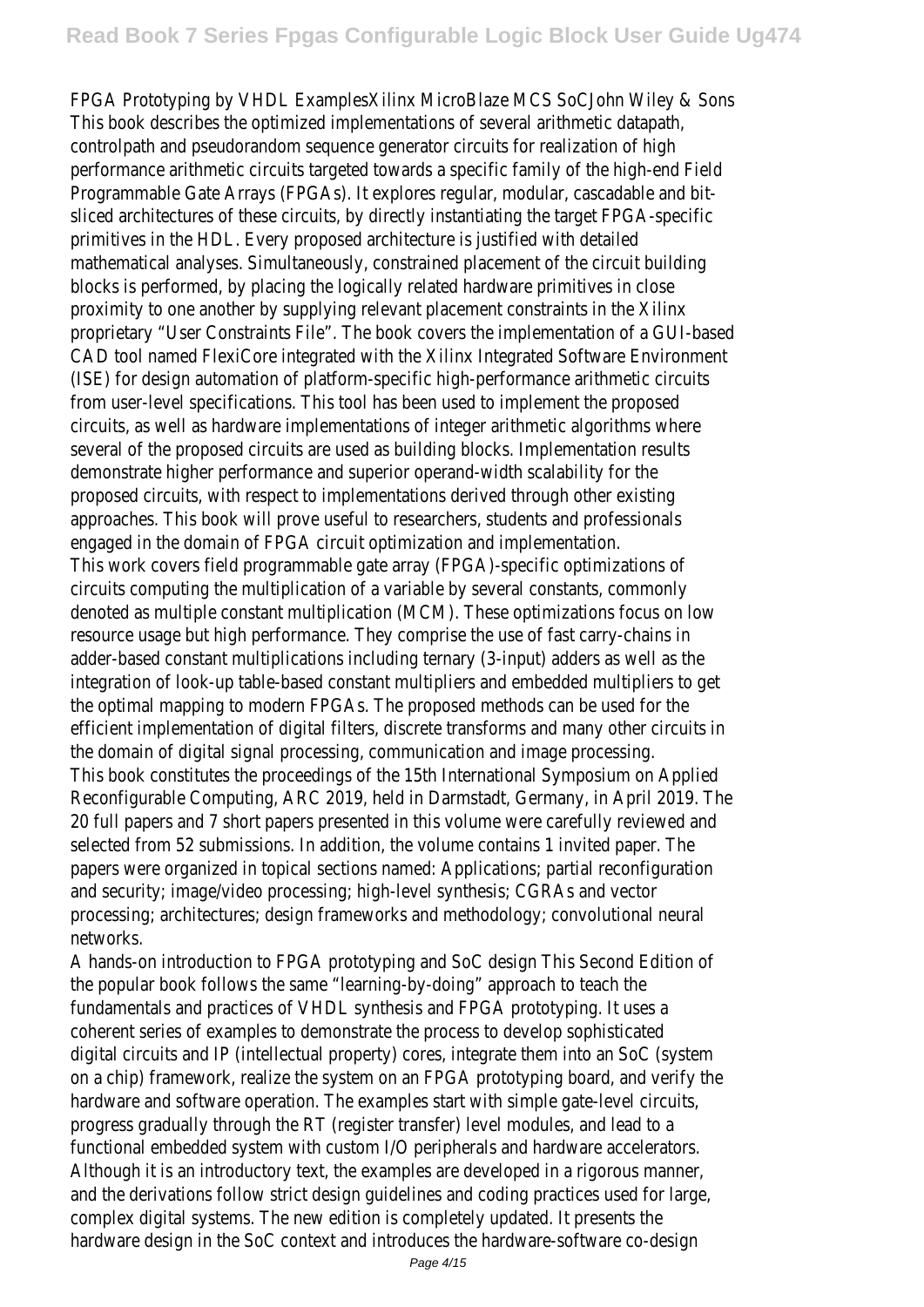concept. Instead of treating examples as isolated entities, the book integrates them in a single coherent SoC platform that allows readers to explore both hardware and software "programmability" and develop complex and interesting embedded system projects. The revised edition: Adds four general-purpose IP cores, which are multichannel PWM (pulse width modulation) controller, I2C controller, SPI controller, a XADC (Xilinx analog-to-digital converter) controller. Introduces a music synthesiz constructed with a DDFS (direct digital frequency synthesis) module and an ADS (attack-decay-sustain-release) envelop generator. Expands the original video control into a complete stream-based video subsystem that incorporates a vide synchronization circuit, a test pattern generator, an OSD (on-screen display) controlle a sprite generator, and a frame buffer. Introduces basic concepts of software-hardware co-design with Xilinx MicroBlaze MCS soft-core processor. Provides an overview of b interconnect and interface circuit. Introduces basic embedded system softwa development. Suggests additional modules and peripherals for interesting and challenging projects. The FPGA Prototyping by VHDL Examples, Second Edition mak a natural companion text for introductory and advanced digital design courses a embedded system course. It also serves as an ideal self-teaching quide for practicing engineers who wish to learn more about this emerging area of interest. 10th International Conference, FPL 2000 Villach, Austria, August 27-30, 200 Proceedings

Functional Verification of Dynamically Reconfigurable FPGA-based Systen Bring your ideas to life by creating hardware designs and electronic circuits with SystemVerilog

11th International Conference, FPL 2001, Belfast, Northern Ireland, UK, August 27-2 2001 Proceedings

Contemporary Complex Systems and Their Dependabilit

Virtualization of Computing Architecture

**This book reports on cutting-edge theories and methods for analyzing complex systems, such as transportation and communication networks and discusses multi-disciplinary approaches to dependability problems encountered when dealing with complex systems in practice. The book presents the most noteworthy methods and results discussed at the International Conference on Reliability and Statistics in Transportation and Communication (RelStat), which took place in Riga, Latvia on October 16 – 19, 2019. It spans a broad spectrum of topics, from mathematical models and design methodologies, to software engineering, data security and financial issues, as well as practical problems in technical systems, such as transportation and telecommunications, and in engineering education. The two-volume set LNICST 209-210 constitutes the post-conference proceedings of the 11th EAI International Conference on Communications and Networking, ChinaCom 2016, held in Chongqing, China, in September 2016. The total of 107 contributions presented in these volumes are carefully reviewed and selected from 181 submissions. The book is organized in topical sections on MAC schemes, traffic algorithms and routing algorithms, security, coding schemes, relay systems, optical systems and networks, signal detection and estimation, energy harvesting systems, resource allocation schemes, network architecture and SDM, heterogeneous**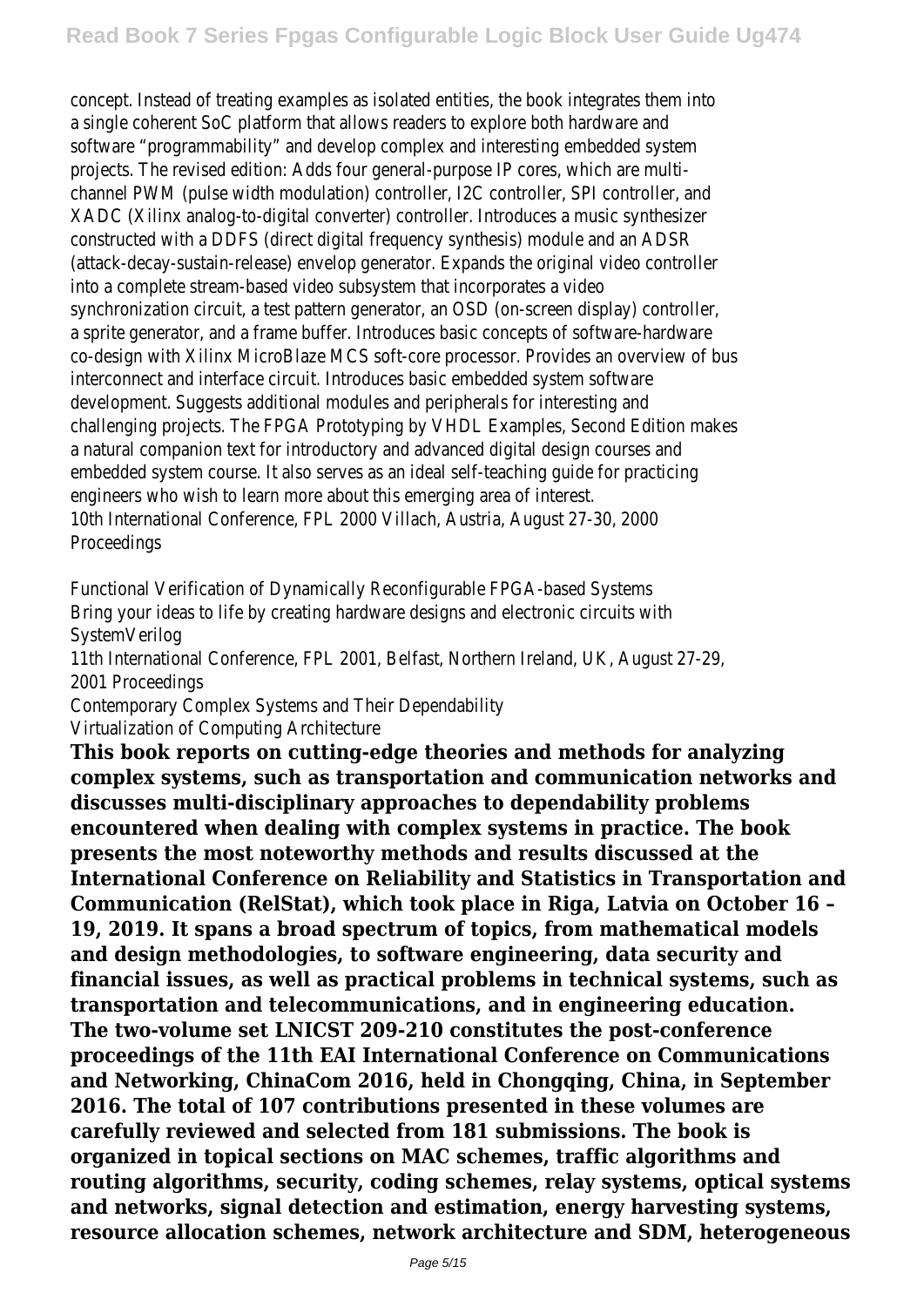**networks, IoT (Internet of Things), hardware design and implementation, mobility management, SDN and clouds, navigation, tracking and localization, future mobile networks.**

**This book presents the methodologies and for embedded systems design, using field programmable gate array (FPGA) devices, for the most modern applications. Coverage includes state-of-the-art research from academia and industry on a wide range of topics, including applications, advanced electronic design automation (EDA), novel system architectures, embedded processors, arithmetic, and dynamic reconfiguration.**

**The demand for mobile broadband will continue to increase in upcoming years, largely driven by the need to deliver ultra-high definition video. 5G is not only evolutionary, it also provides higher bandwidth and lower latency than the current-generation technology. More importantly, 5G is revolutionary in that it is expected to enable fundamentally new applications with much more stringent requirements in latency and bandwidth. 5G should help solve the last-mile/last-kilometer problem and provide broadband access to the next billion users on earth at a much lower cost because of its use of new spectrum and its improvements in spectral efficiency. 5G wireless access networks will need to combine several innovative aspects of decentralized and centralized allocation looking to maximize performance and minimize signaling load. Research is currently conducted to understand the inspirations, requirements, and the promising technical options to boost and enrich activities in 5G. Design Methodologies and Tools for 5G Network Development and Application presents the enhancement methods of 5G communication, explores the methods for faster communication, and provides a promising alternative solution that equips designers with the capability to produce high performance, scalable, and adoptable communication protocol. This book provides complete design methodologies, supporting tools for 5G communication, and innovative works. The design and evaluation of different proposed 5G structures signal integrity, reliability, low-power techniques, application mapping, testing, and future trends. This book is ideal for researchers who are working in communication, networks, design and implementations, industry personnel, engineers, practitioners, academicians, and students who are interested in the evolution, importance, usage, and technology adoption for 5G applications.**

**This book focuses on how real-time task schedules for reconfigurable hardware-based embedded platforms may be affected due to the vulnerability of hardware and proposes self-aware security strategies to counteract the various threats. The emergence of Industry 4.0 has witnessed the deployment of reconfigurable hardware or field programmable gate arrays (FPGAs) in diverse embedded applications. These are associated with the execution of several real-time tasks arranged in schedules. However, they are associated with several issues. Development of fully and partially reconfigurable task schedules are discussed that eradicates the existing problems. However, such real-time task schedules**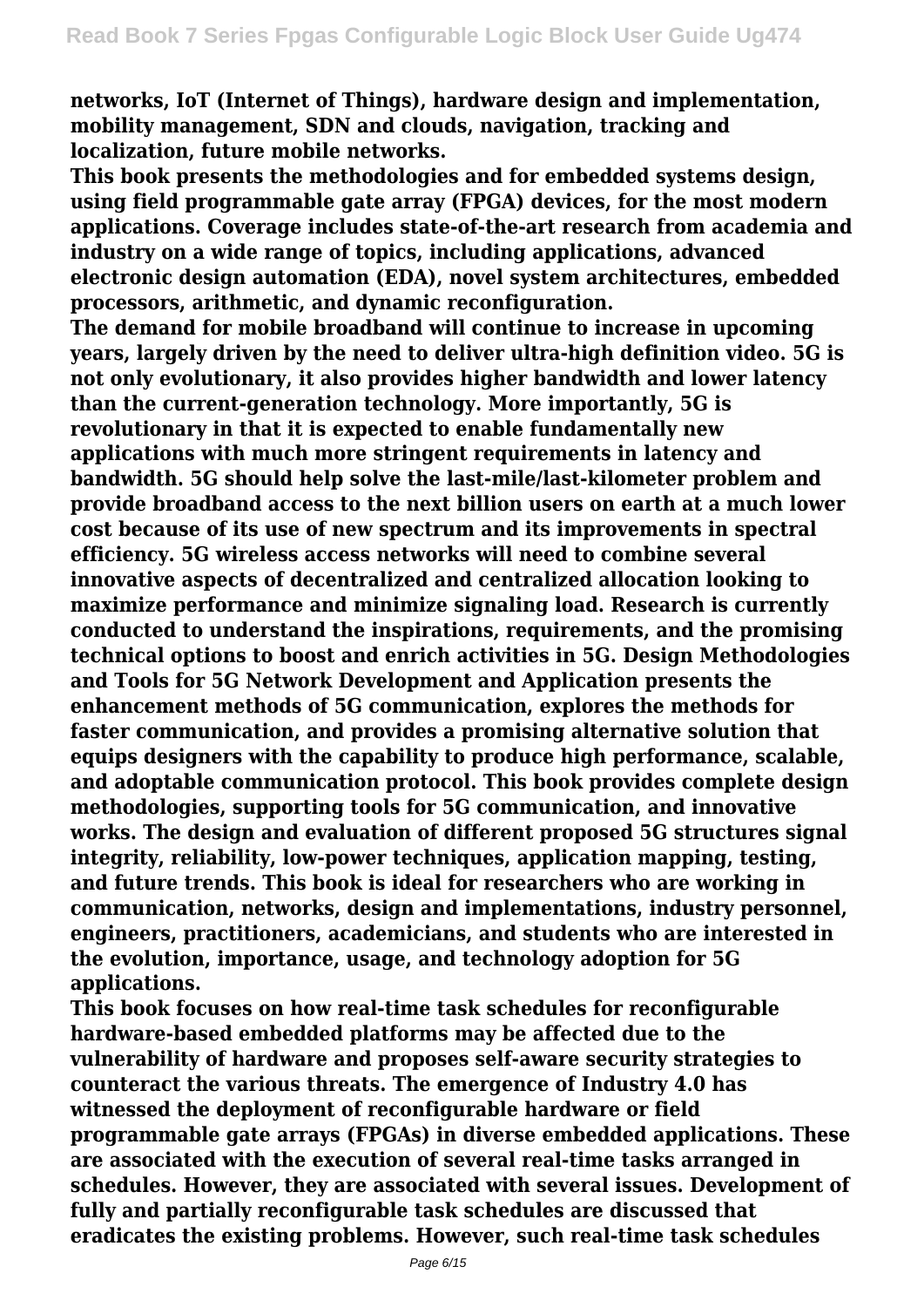**may be jeopardized due to hardware threats. Analysis of such threats is discussed and self-aware security techniques are proposed that can detect and mitigate such threats at runtime.**

**Field**

**Proceedings of the Fourteenth International Conference on Dependability of Computer Systems DepCoS-RELCOMEX, July 1–5, 2019, Brunów, Poland Xilinx MicroBlaze MCS SoC Edition**

**Unconventional Computation and Natural Computation**

**Principles and Structures of FPGAs**

**Architecture, Implementation and Design Automation Xilinx MicroBlaze MCS SoC**

**Reconfigurable Computing Systems Engineering: Virtualization of Computing Architecture describes the organization of reconfigurable computing system (RCS) architecture and discusses the pros and cons of different RCS architecture implementations. Providing a solid understanding of RCS technology and where it's most effective, this book: Details the architecture organization of RCS platforms for application-specific workloads Covers the process of the architectural synthesis of hardware components for system-on-chip (SoC) for the RCS Explores the virtualization of RCS architecture from the system and onchip levels Presents methodologies for RCS architecture run-time integration according to mode of operation and rapid adaptation to changes of multi-parametric constraints Includes illustrative examples, case studies, homework problems, and references to important literature A solutions manual is available with qualifying course adoption. Reconfigurable Computing Systems Engineering: Virtualization of Computing Architecture offers a complete road map to the synthesis of RCS architecture, exposing hardware design engineers, system architects, and students specializing in designing FPGA-based embedded systems to novel concepts in RCS architecture organization and virtualization.**

**This book analyzes the challenges in verifying Dynamically Reconfigurable Systems (DRS) with respect to the user design and the physical implementation of such systems. The authors describe the use of a simulation-only layer to emulate the behavior of target FPGAs and accurately model the characteristic features of reconfiguration. Readers are enabled with this simulation-only layer to maintain verification productivity by abstracting away the physical details of the FPGA fabric. Two implementations of the simulation-only layer are included: Extended Re Channel is a System C library that can be used to check DRS designs at a high level; ReSim is a library to support RTL simulation of a DRS reconfiguring both its logic and state. Through a number of case studies, the authors demonstrate how their approach integrates seamlessly with existing, mainstream DRS design flows and with well-established verification methodologies such as topdown modeling and coverage-driven verification.**

**Get started with FPGA programming using SystemVerilog, and develop real-world skills by building projects, including a calculator and a keyboard Key Features Explore different FPGA usage methods and the**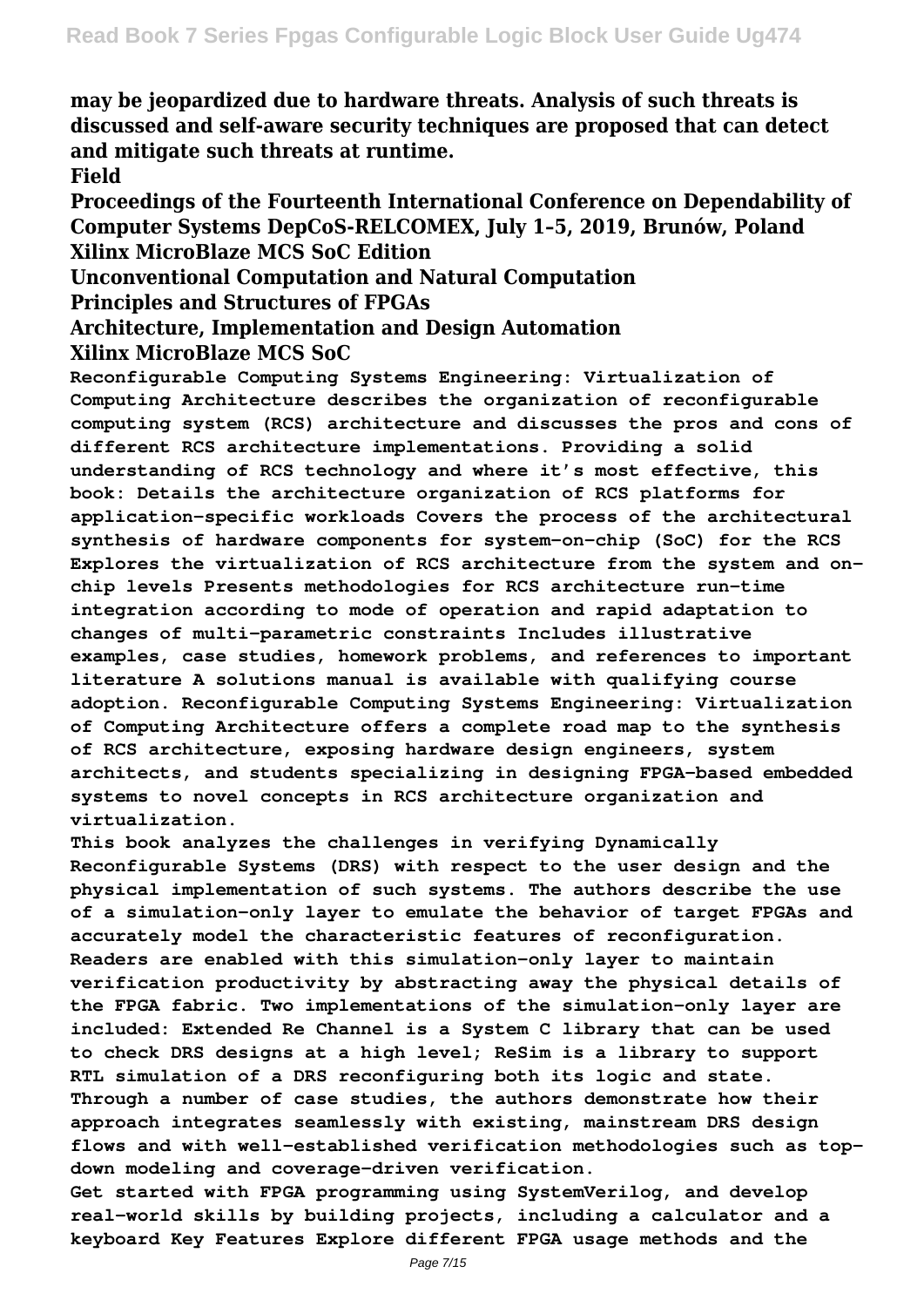**FPGA tool flow Learn how to design, test, and implement hardware circuits using SystemVerilog Build real-world FPGA projects such as a calculator and a keyboard using FPGA resources Book Description Field Programmable Gate Arrays (FPGAs) have now become a core part of most modern electronic and computer systems. However, to implement your ideas in the real world, you need to get your head around the FPGA architecture, its toolset, and critical design considerations. FPGA Programming for Beginners will help you bring your ideas to life by guiding you through the entire process of programming FPGAs and designing hardware circuits using SystemVerilog. The book will introduce you to the FPGA and Xilinx architectures and show you how to work on your first project, which includes toggling an LED. You'll then cover SystemVerilog RTL designs and their implementations. Next, you'll get to grips with using the combinational Boolean logic design and work on several projects, such as creating a calculator and updating it using FPGA resources. Later, the book will take you through the advanced concepts of AXI and show you how to create a keyboard using PS/2. Finally, you'll be able to consolidate all the projects in the book to create a unified output using a Video Graphics Array (VGA) controller that you'll design. By the end of this SystemVerilog FPGA book, you'll have learned how to work with FPGA systems and be able to design hardware circuits and boards using SystemVerilog programming. What you will learn Understand the FPGA architecture and its implementation Get to grips with writing SystemVerilog RTL Make FPGA projects using SystemVerilog programming Work with computer math basics, parallelism, and pipelining Explore the advanced topics of AXI and keyboard interfacing with PS/2 Discover how you can implement a VGA interface in your projects Who this book is for This FPGA design book is for embedded system developers, engineers, and programmers who want to learn FPGA and SystemVerilog programming from scratch. FPGA designers looking to gain hands-on experience in working on real-world projects will also find this book useful.**

**This exciting new book covers various types of digital phase lock loops. It presents a comprehensive coverage of a new class of digital phase lock loops called the time delay tanlock loop (TDTL). It also details a number of architectures that improve the performance of the TDTL through adaptive techniques that overcome the conflicting requirements of the locking rage and speed of acquisition. This comprehensive textbook on the field programmable gate array (FPGA) covers its history, fundamental knowledge, architectures, device technologies, computer-aided design technologies, design tools, examples of application, and future trends. Programmable logic devices represented by FPGAs have been rapidly developed in recent years and have become key electronic devices used in most IT products. This book provides both complete introductions suitable for students and beginners, and high-level techniques useful for engineers and researchers in this field. Differently developed from usual integrated circuits, the FPGA has unique structures, design methodologies, and application techniques. Allowing programming by users, the device can**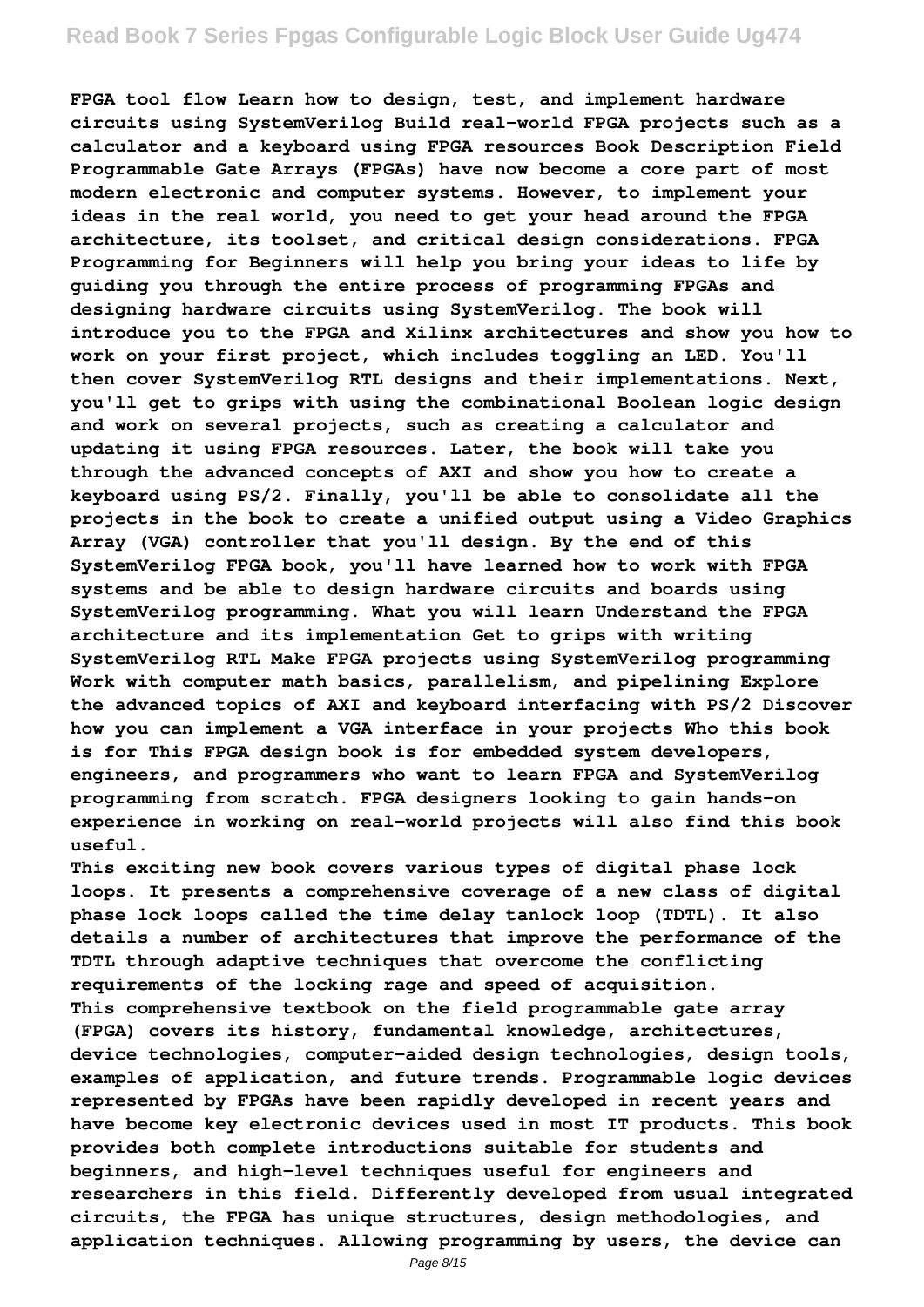**dramatically reduce the rising cost of development in advanced semiconductor chips. The FPGA is now driving the most advanced semiconductor processes and is an all-in-one platform combining memory, CPUs, and various peripheral interfaces. This book introduces the FPGA from various aspects for readers of different levels. Novice learners can acquire a fundamental knowledge of the FPGA, including its history, from Chapter 1; the first half of Chapter 2; and Chapter 4. Professionals who are already familiar with the device will gain a deeper understanding of the structures and design methodologies from Chapters 3 and 5. Chapters 6–8 also provide advanced techniques and cutting-edge applications and trends useful for professionals. Although the first parts are mainly suitable for students, the advanced sections of the book will be valuable for professionals in acquiring an in-depth understanding of the FPGA to maximize the performance of the device. Applied Reconfigurable Computing. Architectures, Tools, and Applications FPGA Programming for Beginners Proceedings of the 9th Computer Science On-line Conference 2020, Volume 3 Reconfigurable Computing Systems Engineering Field-Programmable Logic and Applications: The Roadmap to Reconfigurable Computing 12th International Symposium, ARC 2016 Mangaratiba, RJ, Brazil, March 22–24, 2016 Proceedings Real-Time Electromagnetic Transient Simulation of AC-DC Networks** *The book is composed of two parts. The first part introduces the concepts of the design of digital systems using contemporary field-programmable gate arrays (FPGAs). Various design techniques are discussed and illustrated by examples. The operation and effectiveness of these techniques is demonstrated through experiments that use relatively cheap prototyping boards that are widely available. The book begins with easily understandable introductory sections, continues with commonly used digital circuits, and then gradually extends to more advanced topics. The advanced topics include novel techniques where parallelism is applied extensively. These techniques involve not only core reconfigurable logical elements, but also use embedded blocks such as memories and digital signal processing slices and interactions with general-purpose and application-specific computing systems. Fully synthesizable specifications are provided in a hardware-description language (VHDL) and are ready to be tested and incorporated in engineering designs. A number of practical applications are discussed from areas such as data processing and vector-based computations (e.g. Hamming weight counters/comparators). The second part of the book covers the more theoretical aspects of finite state machine synthesis with the main objective of*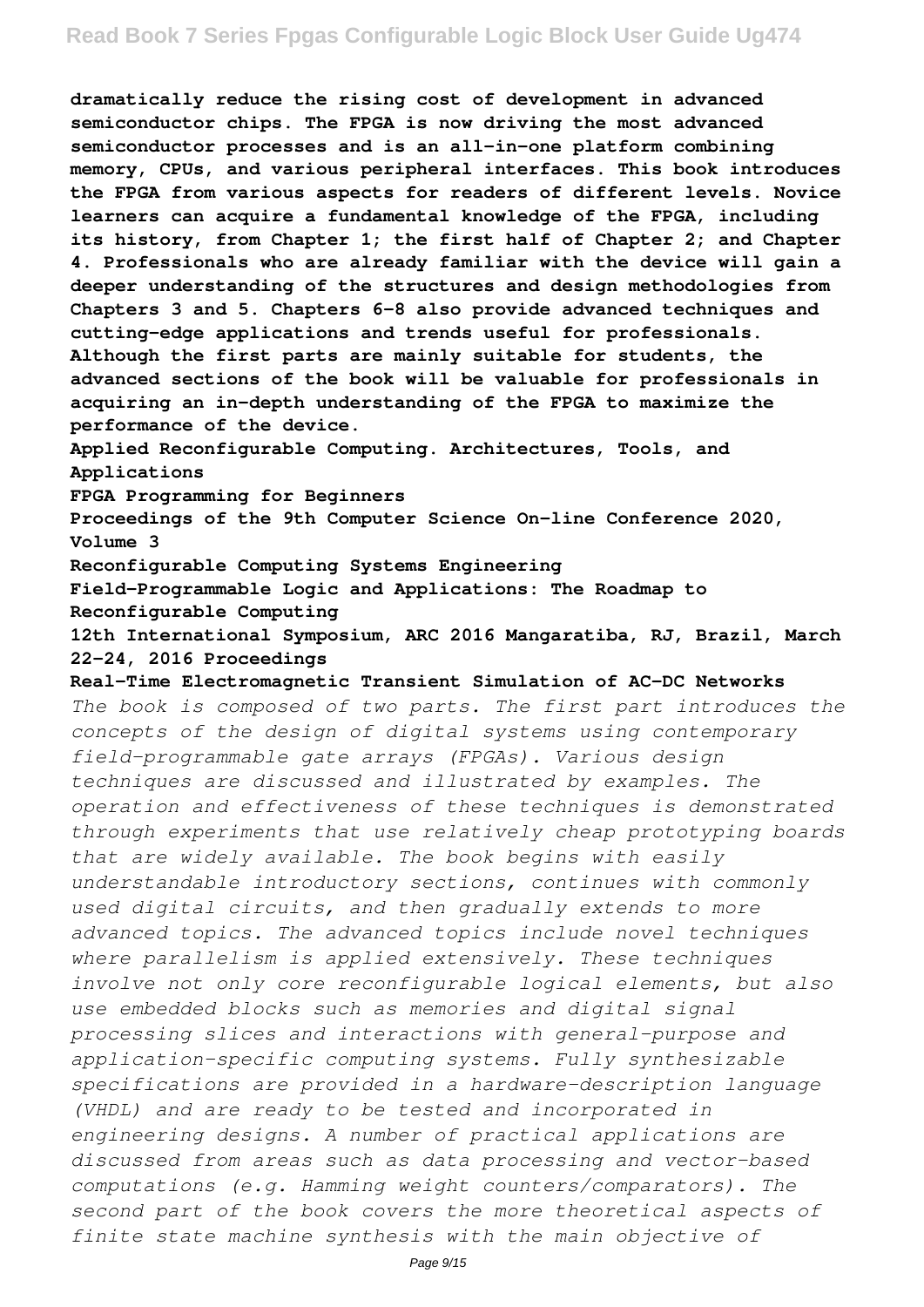#### *reducing basic FPGA resources, minimizing delays and achieving greater optimization of circuits and systems.*

*Not only conventional computer architectures, such as the von-Neumann architecture with its inevitable von-Neumann bottleneck, but likewise the emerging field of edge computing require to substantially decrease the spatial separation of logic and memory units to overcome power and latency shortages. The integration of logic operations into memory units (Logic-in-Memory), as well as memory elements into logic circuits (Nonvolatile Logic), promises to fulfill this request by combining high-speed with low-power operation. Ferroelectric field-effect transistors (FeFETs) based on hafnium oxide prove to be auspicious candidates for the memory elements in applications of that kind, as those nonvolatile memory elements are CMOS-compatible and likewise scalable. This work presents implementations that merge logic and memory by exploiting the natural capability of the FeFET to combine logic functionality (transistor) and memory ability (nonvolatility). This book constitutes the refereed proceedings of the 11th International Conference on Field-Programmable Logic and Application, FPL 2001, held in Belfast, Northern Ireland, UK, in August 2001.The 56 revised full papers and 15 short papers presented were carefully reviewed and selected from a total of 117 submissions. The book offers topical sections on architectural framework, place and route, architecture, DSP, synthesis, encryption, runtime reconfiguration, graphics and*

*vision, networking, processor interaction, applications, methodology, loops and systolic, image processing, faults, and arithmetic.*

*This book presents the proceedings of the Thirteenth International Conference on Dependability and Complex Systems (DepCoS-RELCOMEX), which took place in the Brunów Palace in Poland from 2nd to 6th July 2018. The conference has been organized at the Faculty of Electronics, Wroc?aw University of Science and Technology since 2006, and it continues the tradition of two other events: RELCOMEX (1977–89) and Microcomputer School (1985–95). The selection of papers in these proceedings illustrates the broad variety of topics that are investigated in dependability analyses of today's complex systems. Dependability came naturally as a contemporary answer to new challenges in the reliability evaluation of these systems. Such systems cannot be considered only as structures (however complex and distributed) built on the basis of technical resources (hardware): their analysis must take into account a unique blend of interacting people (their needs and behaviours), networks (together with mobile properties, cloud-*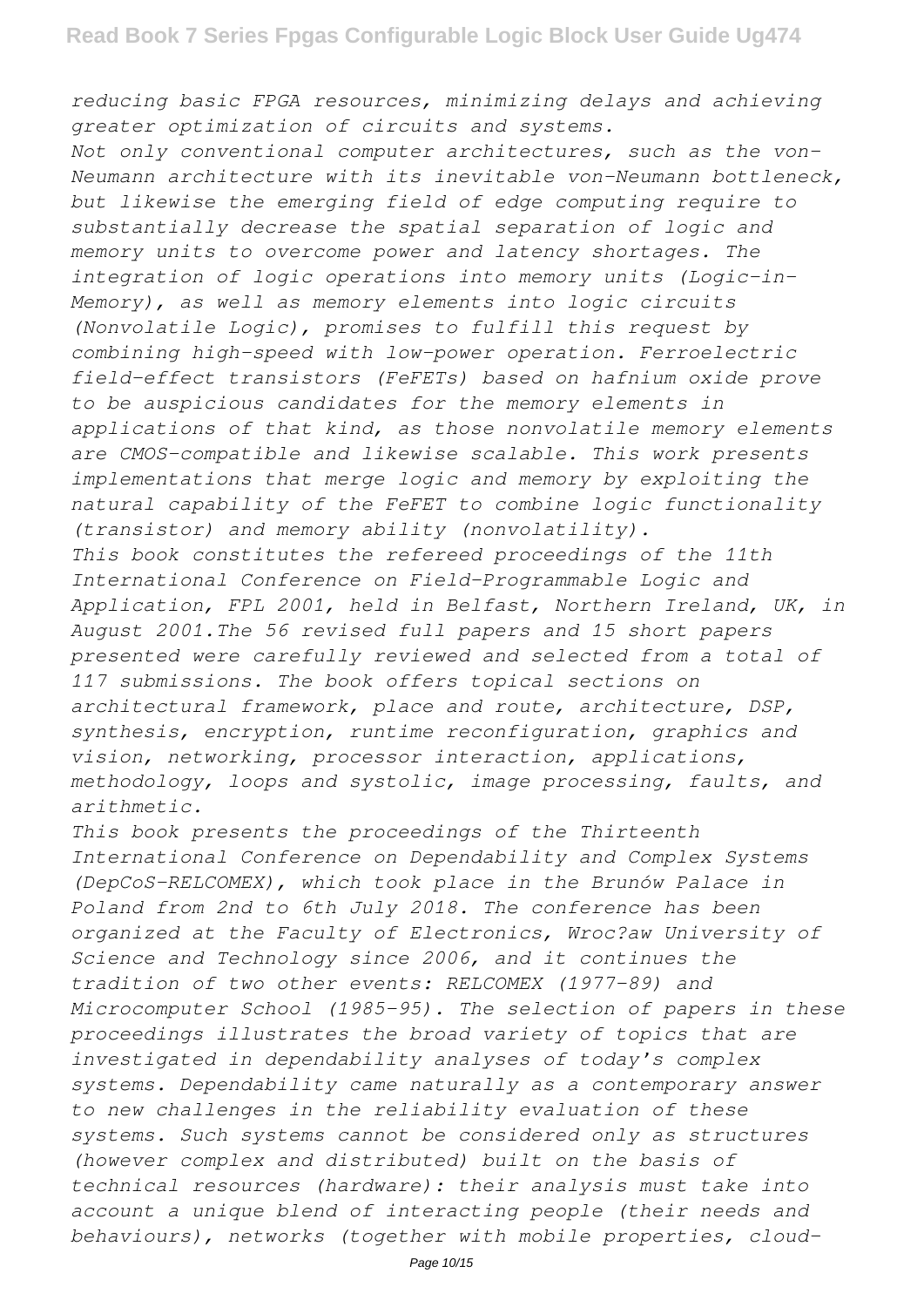*based systems) and a large number of users dispersed geographically and producing an unimaginable number of applications (working online). A growing number of research methods apply the latest advances in artificial intelligence (AI) and computational intelligence (CI). Today's complex systems are really complex and are applied in numerous different fields of contemporary life.*

*This book features selected research papers presented at the Second International Conference on Computing, Communications, and Cyber-Security (IC4S 2020), organized in Krishna Engineering College (KEC), Ghaziabad, India, along with Academic Associates; Southern Federal University, Russia; IAC Educational, India; and ITS Mohan Nagar, Ghaziabad, India during 3–4 October 2020. It includes innovative work from researchers, leading innovators, and professionals in the area of communication and network technologies, advanced computing technologies, data analytics and intelligent learning, the latest electrical and electronics trends, and security and privacy issues.*

*Proceedings of the Thirteenth International Conference on Dependability and Complex Systems DepCoS-RELCOMEX, July 2-6, 2018, Brunów, Poland*

*Fundamentals, Advanced Features, and Applications in Industrial Electronics*

*FPGA Prototyping by VHDL Examples*

*Soft Errors and Fault-Tolerant Design*

*5th International Workshop, FPL '95, Oxford, United Kingdom, August 29 - September 1, 1995. Proceedings*

*Applied Reconfigurable Computing*

*Field-Programmable Logic and Applications*

**This book is the proceedings volume of the 10th International Conference on Field Programmable Logic and its Applications (FPL), held August 27 30, 2000 in Villach, Austria, which covered areas like reconfigurable logic (RL), reconfigurable computing (RC), and its applications, and all other aspects. Its subtitle "The Roadmap to Reconfigurable Computing" reminds us, that we are currently witnessing the runaway of a breakthrough. The annual FPL series is the eldest international conference in the world covering configware and all its aspects. It was founded 1991 at Oxford University (UK) and is 2 years older than its two most important competitors usually taking place at Monterey and Napa. FPL has been held at Oxford, Vienna, Prague, Darmstadt, London, Tallinn, and Glasgow (also see: http://www. fpl. uni kl. de/FPL/). The New Case for Reconfigurable Platforms: Converging Media. Indicated by palmtops, smart mobile phones, many other portables, and consumer electronics, media such as voice, sound, video, TV, wireless, cable, telephone, and Internet continue to converge. This creates new opportunities and even necessities for reconfigurable platform usage. The new converged media require high volume, flexible, multi purpose, multi standard, low power products adaptable to support evolving standards, emerging new standards, field upgrades, bug fixes, and, to meet the needs of a growing number of different kinds of services offered to zillions of individual subscribers preferring different media mixes.** This book constitutes the refereed proceedings of the 21st International Symposium on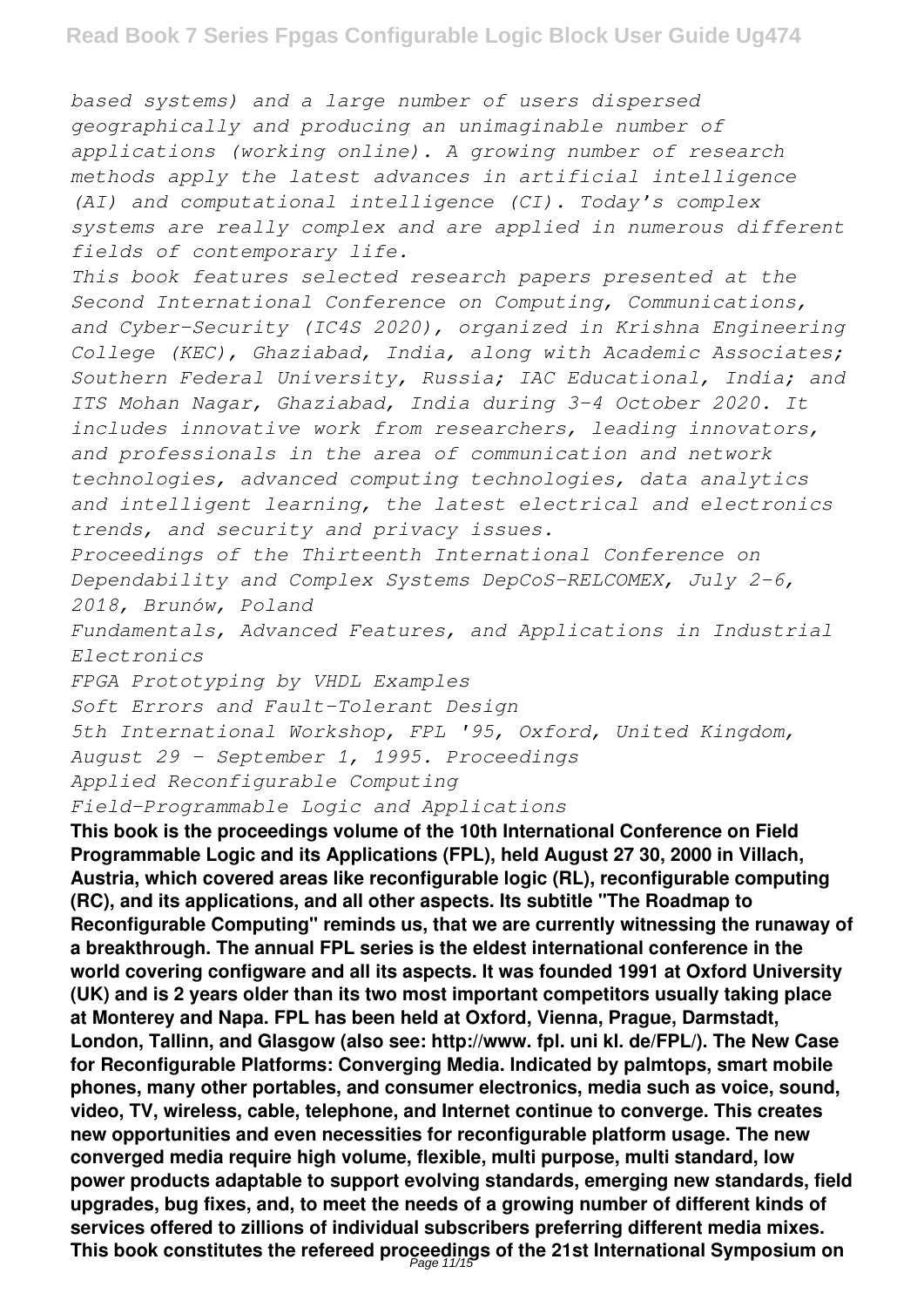**VLSI Design and Test, VDAT 2017, held in Roorkee, India, in June/July 2017. The 48 full papers presented together with 27 short papers were carefully reviewed and selected from 246 submissions. The papers were organized in topical sections named: digital design; analog/mixed signal; VLSI testing; devices and technology; VLSI architectures; emerging technologies and memory; system design; low power design and test; RF circuits; architecture and CAD; and design verification.**

**This book presents papers on various problems of dependability in computer systems and networks that were discussed at the 14th DepCoS-RELCOMEX conference, in Brunów, Poland, from 1st to 5th July 2019. Discussing new ideas, research results and developments in the design, implementation, maintenance and analysis of complex computer systems, it is of interest to researchers and practitioners who are dealing with dependability issues in such systems. Dependability analysis came as a response to new challenges in the evaluation of contemporary complex systems, which should be considered as systems of people – with their needs and behaviours –interacting with technical communication channels (such as mobile activities, iCloud, Internet of Everything) and online applications, often operating in hostile environments. The diversity of topics covered, illustrates the variety of methods used in this area, often with the help of the latest results in artificial and computational intelligence. This edited volume "Field-Programmable Gate Array" is a collection of reviewed and relevant research chapters, offering a comprehensive overview of recent developments in the field of semiconductors. The book comprises single chapters authored by various researchers and edited by an expert active in the aerospace engineering systems research area. All chapters are complete within themselves but united under a common research study topic. This publication aims at providing a thorough overview of the latest research efforts by international authors and open new possible research paths for further novel developments.**

**The theoretical basis of membrane computing was established in the early 2000s with fundamental research into the computational power, complexity aspects and relationships with other (un)conventional computing paradigms. Although this core theoretical research has continued to grow rapidly and vigorously, another area of investigation has since been added, focusing on the applications of this model in many areas, most prominently in systems and synthetic biology, engineering optimization, power system fault diagnosis and mobile robot controller design. The further development of these applications and their broad adoption by other researchers, as well as the expansion of the membrane computing modelling paradigm to other applications, call for a set of robust, efficient, reliable and easy-to-use tools supporting the most significant membrane computing models. This work provides comprehensive descriptions of such tools, making it a valuable resource for anyone interested in membrane computing models.**

**Communications and Networking**

**Digital System Design with FPGA: Implementation Using Verilog and VHDL Programmable Gate Array**

**FPGA-BASED Hardware Accelerators**

**VLSI Design and Test**

**High Performance Integer Arithmetic Circuit Design on FPGA**

# **Development and Investigation of Novel Logic-in-Memory and Nonvolatile Logic Circuits Utilizing Hafnium Oxide-Based Ferroelectric Field-Effect Transistors**

*This book constitutes the proceedings of the 16th International Symposium on Applied Reconfigurable Computing, ARC 2020, held in Toledo, Spain, in April 2020. The 18 full papers and 11 poster presentations presented in this* Page 12/15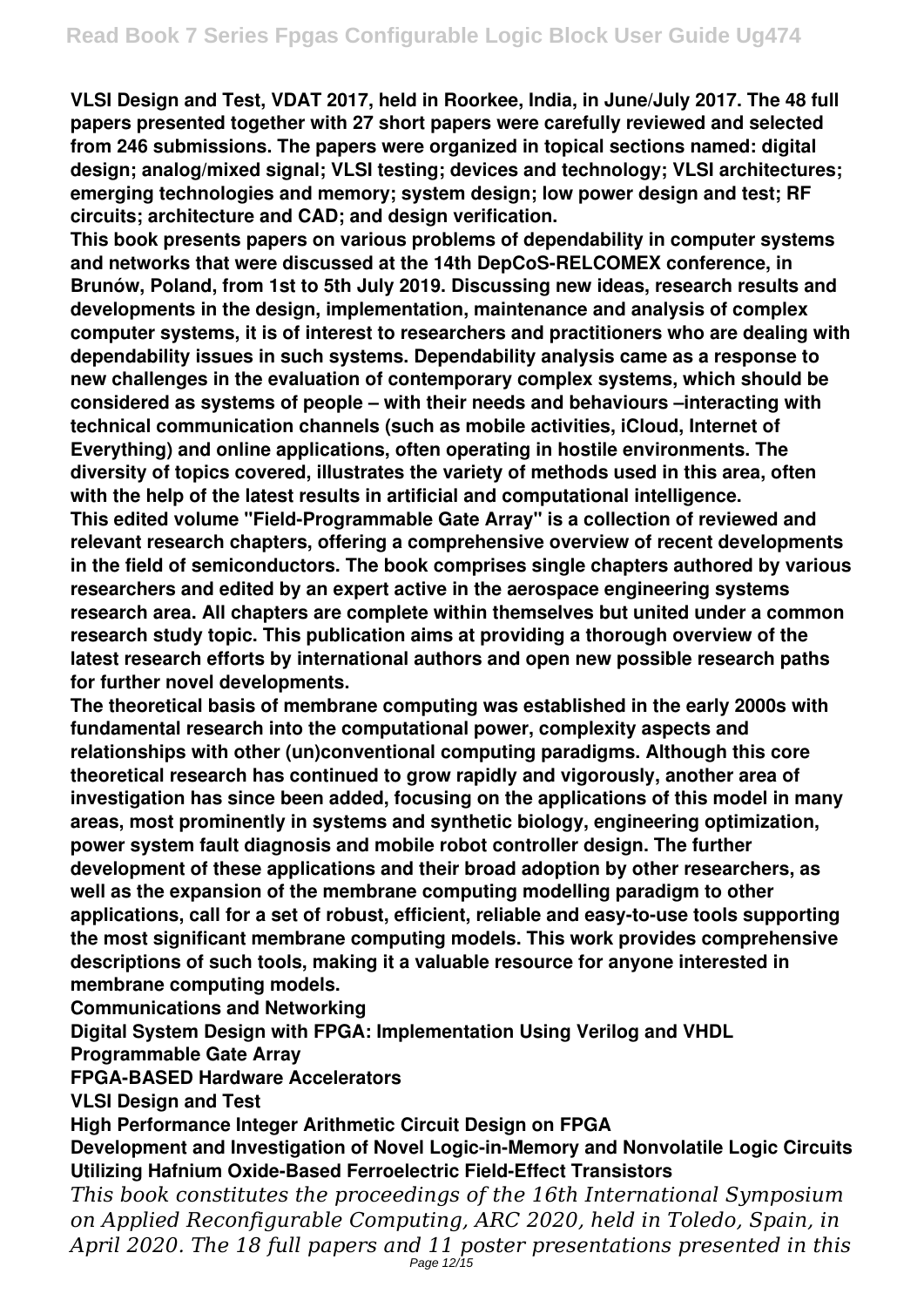*volume were carefully reviewed and selected from 40 submissions. The papers are organized in the following topical sections: design methods & tools; design space exploration & estimation techniques; high-level synthesis; architectures; applications.*

*Master FPGA digital system design and implementation with Verilog and VHDL This practical guide explores the development and deployment of FPGA-based digital systems using the two most popular hardware description languages, Verilog and VHDL. Written by a pair of digital circuit design experts, the book offers a solid grounding in FPGA principles, practices, and applications and provides an overview of more complex topics. Important concepts are demonstrated through real-world examples, ready-to-run code, and inexpensive start-to-finish projects for both the Basys and Arty boards. Digital System Design with FPGA: Implementation Using Verilog and VHDL covers: • Field programmable gate array fundamentals • Basys and Arty FPGA boards • The Vivado design suite • Verilog and VHDL • Data types and operators • Combinational circuits and circuit blocks • Data storage elements and sequential circuits • Soft-core microcontroller and digital interfacing • Advanced FPGA applications • The future of FPGA*

*This book contains extended and revised versions of the best papers presented at the 23rd IFIP WG 10.5/IEEE International Conference on Very Large Scale Integration, VLSI-SoC 2015, held in Daejeon, Korea, in October 2015. The 10 papers included in the book were carefully reviewed and selected from the 44 full papers presented at the conference. The papers cover a wide range of topics in VLSI technology and advanced research. They address the current trend toward increasing chip integration and technology process advancements bringing about new challenges both at the physical and system-design levels, as well as in the test of these systems.*

*This book constitutes the refereed proceedings of 10 international workshops held in conjunction with the merged 1998 IPPS/SPDP symposia, held in Orlando, Florida, US in March/April 1998. The volume comprises 118 revised full papers presenting cutting-edge research or work in progress. In accordance with the workshops covered, the papers are organized in topical sections on reconfigurable architectures, run-time systems for parallel programming, biologically inspired solutions to parallel processing problems, randomized parallel computing, solving combinatorial optimization problems in parallel, PC based networks of workstations, faulttolerant parallel and distributed systems, formal methods for parallel programming, embedded HPC systems and applications, and parallel and distributed real-time systems.*

*A hands-on introduction to FPGA prototyping and SoC design This is the successor edition of the popular FPGA Prototyping by Verilog Examples text. It follows the same "learning-by-doing" approach to teach the fundamentals and practices of HDL synthesis and FPGA prototyping. The new edition uses a coherent series of examples to demonstrate the process*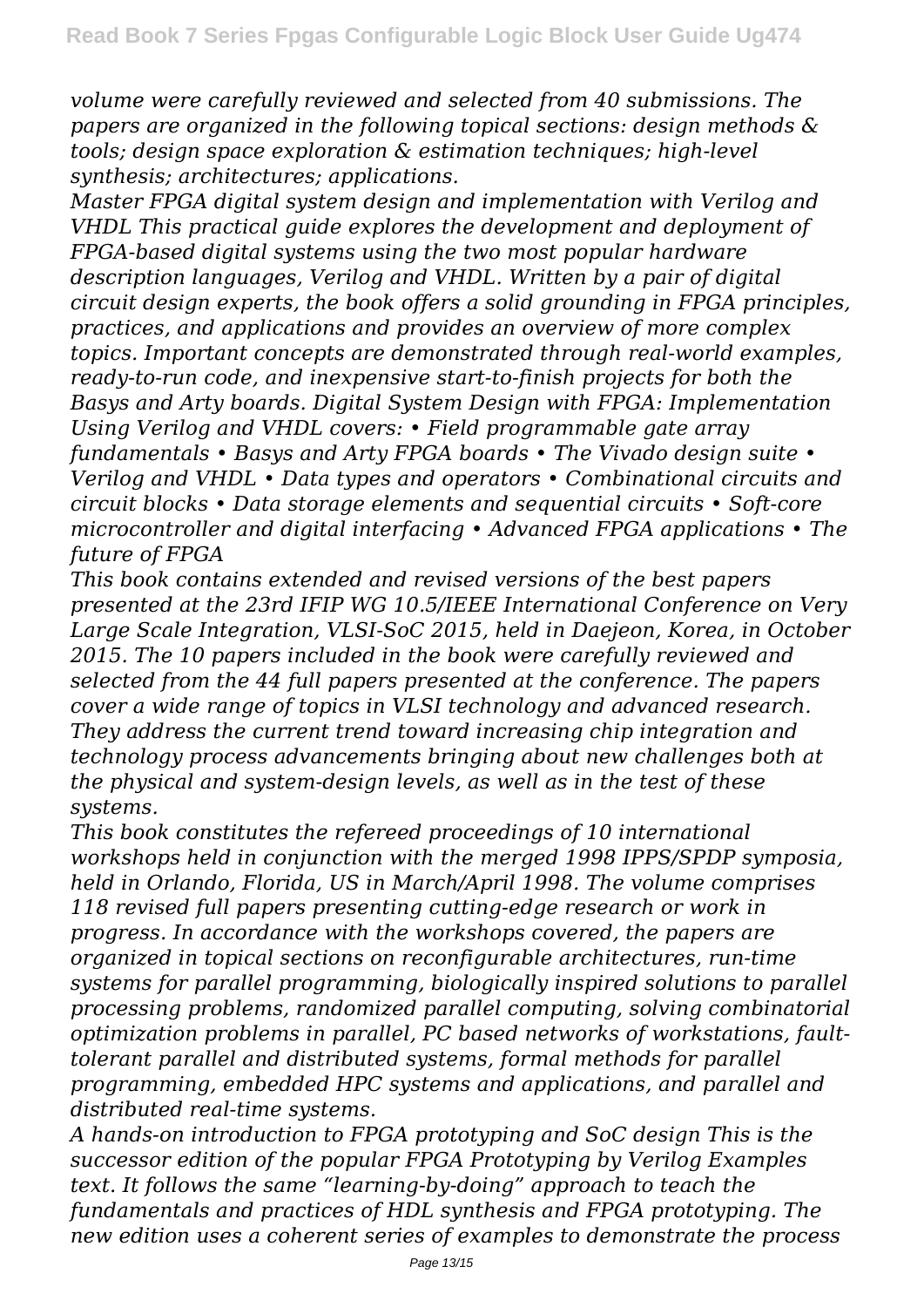*to develop sophisticated digital circuits and IP (intellectual property) cores, integrate them into an SoC (system on a chip) framework, realize the system on an FPGA prototyping board, and verify the hardware and software operation. The examples start with simple gate-level circuits, progress gradually through the RT (register transfer) level modules, and lead to a functional embedded system with custom I/O peripherals and hardware accelerators. Although it is an introductory text, the examples are developed in a rigorous manner, and the derivations follow the strict design guidelines and coding practices used for large, complex digital systems. The book is completely updated and uses the SystemVerilog language, which "absorbs" the Verilog language. It presents the hardware design in the SoC context and introduces the hardware-software co-design concept. Instead of treating examples as isolated entities, the book integrates them into a single coherent SoC platform that allows readers to explore both hardware and software "programmability" and develop complex and interesting embedded system projects. The new edition: Adds four generalpurpose IP cores, which are multi-channel PWM (pulse width modulation) controller, I2C controller, SPI controller, and XADC (Xilinx analog-to-digital converter) controller. Introduces a music synthesizer constructed with a DDFS (direct digital frequency synthesis) module and an ADSR (attackdecay-sustain-release) envelope generator. Expands the original video controller into a complete stream based video subsystem that incorporates a video synchronization circuit, a test-pattern generator, an OSD (on-screen display) controller, a sprite generator, and a frame buffer. Provides a detailed discussion on blocking and nonblocking statements and coding styles. Describes basic concepts of software-hardware co-design with Xilinx MicroBlaze MCS soft-core processor. Provides an overview of bus interconnect and interface circuit. Presents basic embedded system software development. Suggests additional modules and peripherals for interesting and challenging projects. FPGA Prototyping by SystemVerilog Examples makes a natural companion text for introductory and advanced digital design courses and embedded system courses. It also serves as an ideal self-teaching guide for practicing engineers who wish to learn more about this emerging area of interest.*

*Handbook of Signal Processing Systems*

*FPGA Prototyping by SystemVerilog Examples*

*Multiple Constant Multiplication Optimizations for Field Programmable Gate Arrays*

*Reliability and Statistics in Transportation and Communication 14th International Symposium, ARC 2018, Santorini, Greece, May 2-4, 2018, Proceedings*

*15th International Symposium, ARC 2019, Darmstadt, Germany, April 9–11, 2019, Proceedings*

*Selected Papers from the 19th International Conference on Reliability and Statistics in Transportation and Communication, RelStat'19, 16-19 October 2019, Riga, Latvia*